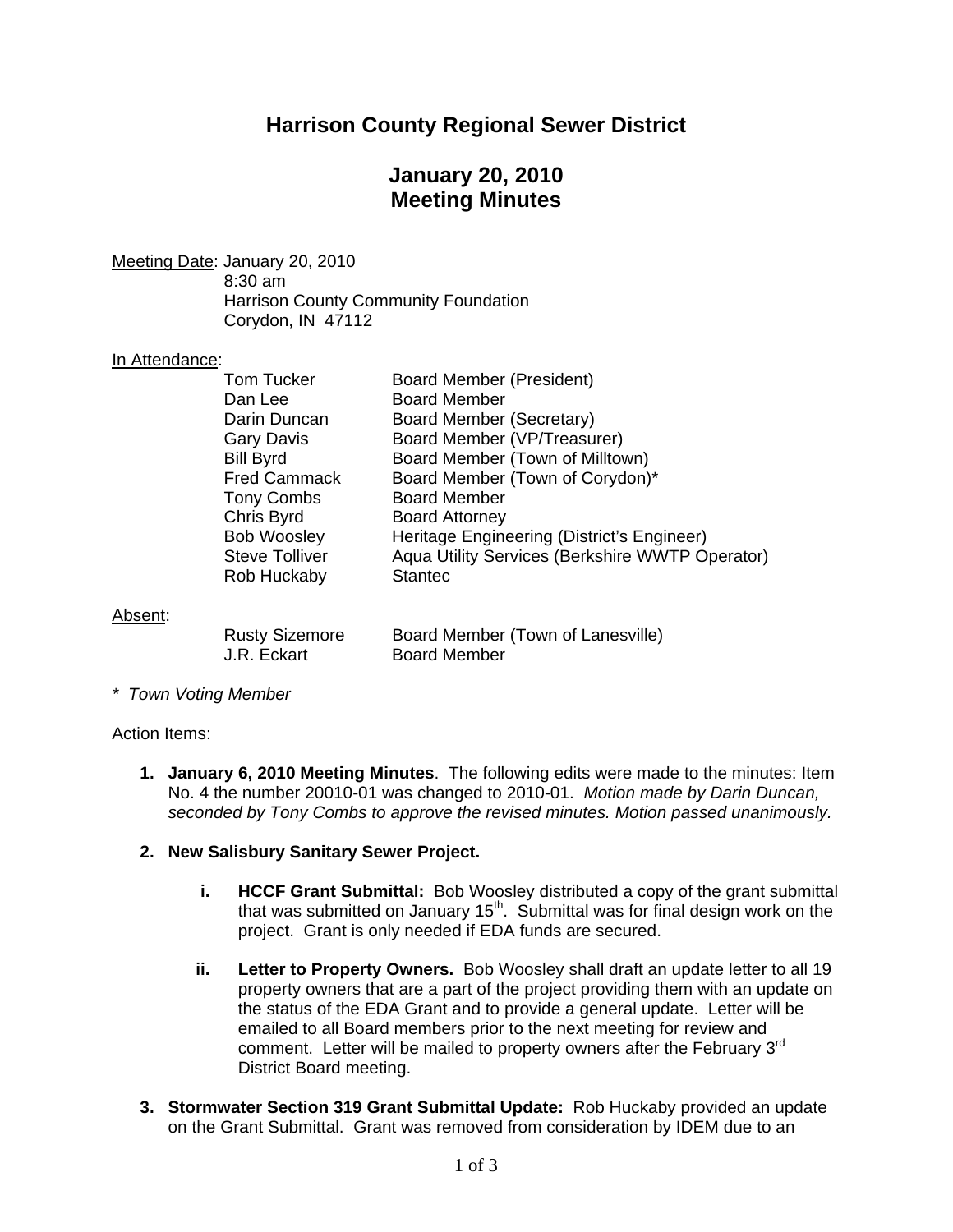oversight by the preliminary review team. Based on Rob's follow up with IDEM officials it appears there was a misunderstanding on the reviewer's part. Specific details as to the reasons for rejection have not been provided by IDEM. Rob is to get a meeting scheduled as soon as possible with IDEM officials to discuss the submittal and obtain clarification. Rob, Bob Woosley, and Darin Duncan to request assistance from State Representative Ed Clere.

- **4. Stormwater Issue in Lanesville:** Bob Woosley attended the Commissioner's meeting on January 19<sup>th</sup>. The Commissioners do not wish to provide full stormwater oversight to the District at this time. The District will continue to provide a support role to the Commissioners. The Commissioners instructed the District to follow up on this item with Baron Hill's office and Floyd County to determine if anything can be done or if disaster recovery funds can be obtained to provide a permanent solution to Mr. Courtnery's problem. Bob will schedule a meeting to discuss the following:
	- **i.** Disaster recovery funds available.
	- **ii.** Can debris be removed from channel? IDEM or Corp of Engineer Permits required?
	- **iii.** Grants available?
	- **iv.** What is Floyd County doing upstream?

Those to be invited to the meeting: Floyd County Officials, Kevin Russel (Harrison County Engineer), Tom Bube (Harrison County Surveyor), Town of Lanesville, and Adam Dickey w/Baron Hill's Office.

### **5. Berkshire WWTP Operations Report for December.**

- **i. Operations Report:** Steve Tolliver reported that the plant is operating well within permit limits. All repairs to the effluent tank have been completed. Flows are averaging approximately 10,000 gpd (permit capacity is 30,000 gpd). Steve reported that the clarifier experienced freezing on the surface due to the extended period of freezing temperatures. The freezing temps resulting in some plastic piping to break that required repairs to be made. All repairs have been completed. A possible solution to prevent freezing in the future is installation of a pond heater. This will be monitored more closely in the future to determine if a pond heater is warranted.
- **ii. Sludge Removal:** Gary Davis stated that it seems that the costs have continued to rise for sludge removal due to the frequency of sludge being removed. Why is there such a large amount of sludge removal and why does it appear to be increasing? Steve Tolliver will investigate and report to the Board.
- **6. Treasurer's Report for December:** Gary Davis presented the end of year Treasurer's Report. *A motion was made by Tony Combs, seconded by Dan Lee to approve the final report for 2009. Motion passed unanimously.*

### **7. Other Business:**

**i. Berkshire Mobile Home Park (aka SSK Communities):** Tom Tucker reminded the Board that in the spring (March or April) the rate for SSK will expire and will need to be renewed. Tom recommended that the sub